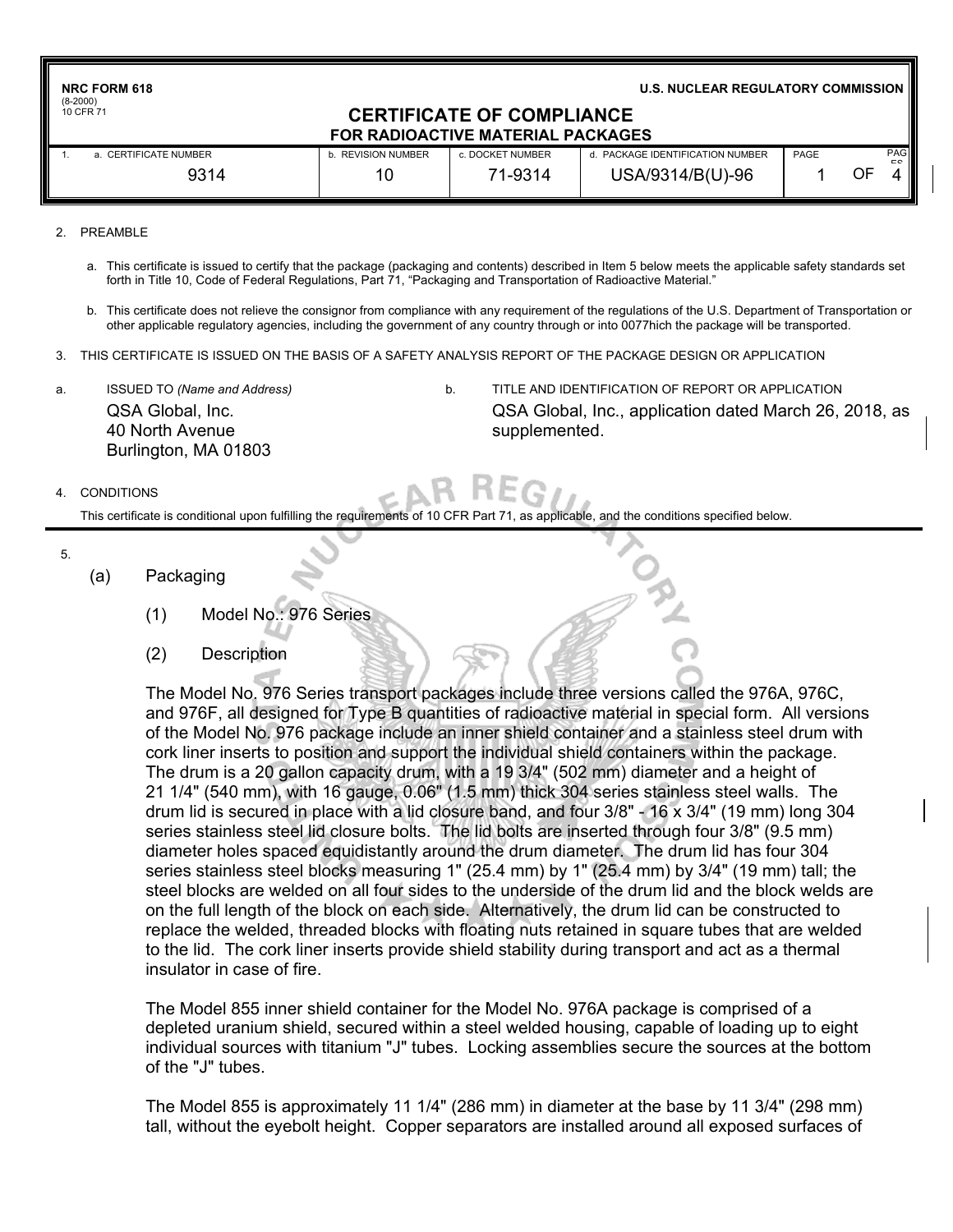| <b>NRC FORM 618</b><br>$(8-2000)$ |                           |                                                                              | <b>U.S. NUCLEAR REGULATORY COMMISSION  </b> |      |    |                   |
|-----------------------------------|---------------------------|------------------------------------------------------------------------------|---------------------------------------------|------|----|-------------------|
| 10 CFR 71                         |                           | <b>CERTIFICATE OF COMPLIANCE</b><br><b>FOR RADIOACTIVE MATERIAL PACKAGES</b> |                                             |      |    |                   |
| a. CERTIFICATE NUMBER             | <b>b. REVISION NUMBER</b> | c. DOCKET NUMBER                                                             | d. PACKAGE IDENTIFICATION NUMBER            | PAGE |    | <b>PAG</b><br>EC. |
| 9314                              | 10                        | 71-9314                                                                      | USA/9314/B(U)-96                            |      | OF |                   |

#### 5.(a)(2) Description (Continued)

the depleted uranium to prevent any steel-uranium interactions inside the shield container. The shield is further retained in place by polyurethane foam to fill the voids between the shield and the inner surfaces of the Model 855 housing. The cover is bolted to the top of the shield container during shipment. The Model 855 shield weighs a maximum of 225 lbs (102 kg) and contains a maximum of 135 lbs (61 kg) of depleted uranium.

The Model 3056 inner shield container for the Model No. 976C package is a lead shield pot measuring approximately 7.7" (196 mm) in diameter (including the handle bosses) with a height of 10.4" (264 mm). The Model 3056 inner shield container includes a depleted uranium inner core shield to provide additional shielding in close proximity to the source positions during transport. An insert contains the "J" tubes which are closed by tube caps. The Model 3056 container includes a cover to protect the source tubes and caps during shipment, stainless steel strapping, handle bosses, lifting handles and weighs a maximum of 114 lbs (52kg).

The Model 1911 inner shield container for the Model No. 976F package is a lead shield pot with a maximum thickness of 2 1/4" (57 mm), encased by a welded steel cylinder, 8" (203 mm) in diameter, 8 3/4" (222 mm) high and a maximum weight of 184 lbs (84 kg). The shield lid is secured to the shield container body by four stainless steel bolts and washers. The Model 1911 container is designed to be lifted by a steel eyebolt which is threaded onto a recess in the shield lid. The eyebolt is removed after loading the Model 1911 into the Model No. 976 F package cork lined drum and during transportation. There are three inner shield insert configurations to allow for different source loading applications within the Model 1911 shield container: a depleted uranium upper and lower shield insert, a tungsten upper and lower shield insert or a lead upper and lower shield insert. Additional handling source stainless steel, aluminum or tungsten capsule holders or cans may be used in the shield insert cavities.

The maximum package weights of the Model No. 976 Series Transport Packages are indicated below:

| Model No. | Maximum Package Weight |
|-----------|------------------------|
| 976A      | 300 lbs (136 kg)       |
| 976C      | 190 lbs (86 kg)        |
| 976F      | 263 lbs (119 kg)       |

#### (3) Drawings

The Model No. 976 Series transport package is constructed in accordance with the following AEA Technology or QSA Global, Inc. drawings:

R97608, Rev. K, sheet 1 20 Gallon Drum Model 976

R97600, Rev. E, sheets 1–4 Model No. 976 Transport Package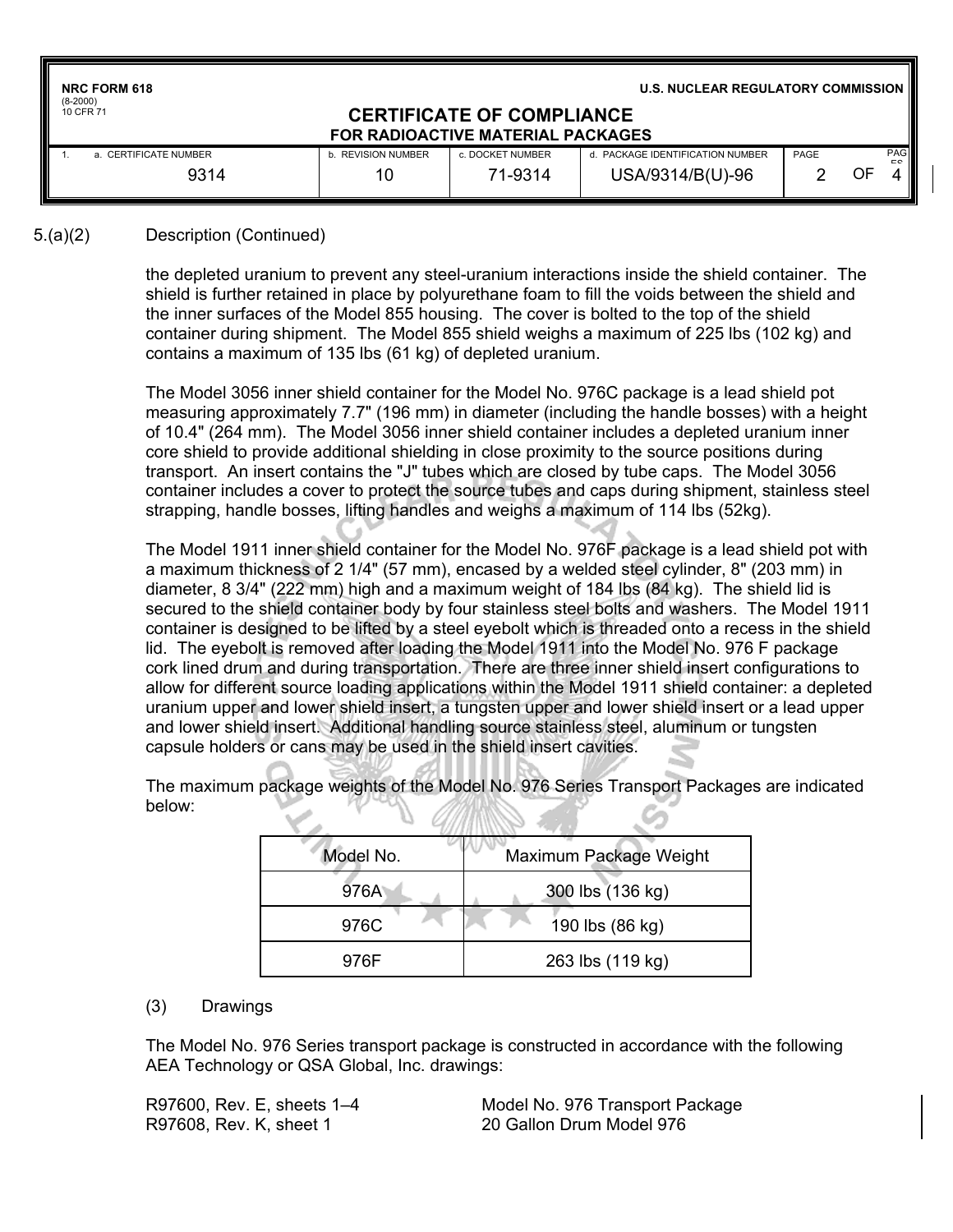**NRC FORM 618**

(8-2000) 10 CFR 71

**U.S. NUCLEAR REGULATORY COMMISSION**

#### **CERTIFICATE OF COMPLIANCE FOR RADIOACTIVE MATERIAL PACKAGES**

| <b>CERTIFICATE NUMBER</b> | <b>REVISION NUMBER</b> | c. DOCKET NUMBER | d. PACKAGE IDENTIFICATION NUMBER<br>USA/9314/B(U)-96 | PAGE |    | <b>PAG</b><br>EC. |  |  |
|---------------------------|------------------------|------------------|------------------------------------------------------|------|----|-------------------|--|--|
| 9314                      |                        | 71-9314          |                                                      |      | OF |                   |  |  |

### (3) Drawings (Continued)

RCLM009, Rev. C, sheet 1 Clamp Band R85590, Rev. K, sheets 1-6 Model 855 Source Changer RCLM011, Rev B Clamp Band R1911, Rev. H, sheets 1-6 Model 1911 Shield

R3056, Rev. H, sheets 1-4 Model 3056 Shield Container Top Level Assy

The Model Nos. 976A, 976C and 976F drum and cork inserts, and the Model 1911 inner shield container, are authorized for fabrication.

## 5.(b) Contents

REG77 (1) Type and form of material

Iridium-192, Selenium-75, and Ytterbium-169 as special form sealed sources.

- Nuclide | Maximum Capacity<sup>1</sup> Maximum Model Inner No. Shield content weight Ci (grams) 976A 855 Ir-192 1,000 (37 TBq) Se-75 1,000 (37 TBq) 176 ť Yb-169 | 865 (32 TBq) 976C 3056 Ir-192 1,250 (46.25 TBq) Se-75 4 1,250 (46.25 TBq) 220 Yb-169 | 1,000 (37 TBq) 976F | 1911 | Ir-192 | 1,000 (37 TBq) Se-75 1,000 (37 TBq) 220 Yb-169 | 1,000 (37 TBq)
- (2) Maximum quantity of material per package

 $1$  For Ir-192, the maximum capacity is based on output curies which are determined by measuring the source output at 1 meter and expressing its activity in curies derived from the following: 0.48 R/h-Ci Iridium-192 at 1 meter.

For Se-75 and Yb-169, the maximum capacity is based on the content curies contained in the radioactive source(s).